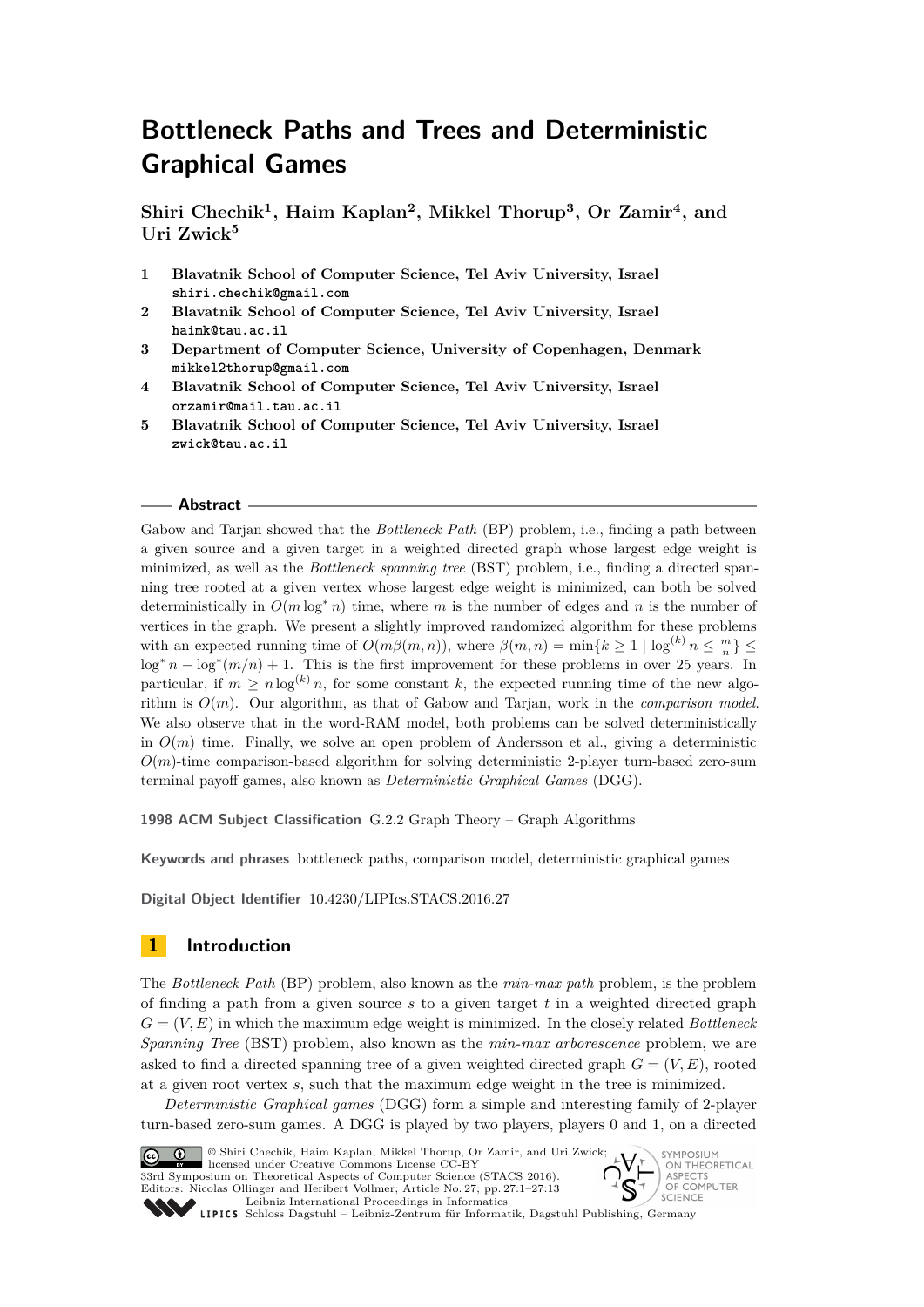## **27:2 Bottleneck Paths and Trees and Deterministic Graphical Games**

graph  $G = (V, E)$  whose vertex set *V* is partitioned into  $V = V_0 \cup V_1 \cup T$  $V = V_0 \cup V_1 \cup T$  $V = V_0 \cup V_1 \cup T$ , <sup>1</sup> where  $V_i$  is the set of vertices controlled by player *i*, where  $i = 0, 1$ , and *T* is the set of *terminals*. A *payoff* function  $p: T \to \mathbb{R}$  assigns a payoff to each terminal. A token is placed at a *start* vertex  $s \in V_0 \cup V_1$ . If the token is currently at a vertex  $u \in V_i$ , then player *i* chooses an edge  $(u, v) \in E$  and moves the token to *v*. Each non-terminal vertex is assumed to have at least one outgoing edge. Terminals have no outgoing edges. If the token reaches a terminal *t*, the game ends and player 0 pays player 1 the payoff  $p(t)$ . Player 0, also known as min, wants to minimize this payoff, while player 1, also known as max, wants to maximize it. If the game never ends, no payment is made. Player 0 prefers an infinite play over a positive payoff, while player 1 prefers an infinite play over a negative payoff. A DGG, with start *s*, is solved by finding its min-max value and optimal strategies for the two players.

BP, BST and DGG share several similar features. First, they are both min-max optimization problems, though under different interpretations. Second, they can all be solved by trivial linear time algorithms if the edge weights, or the terminal payoffs, are given in *sorted* order. Third, they can all be solved using a *threshold method* that goes back to Edmonds and Fulkerson [\[9\]](#page-12-1) when the edge weights, or the terminal payoffs, are not given in sorted order. In the case of the BP problem, for example, we find the *median* of the edge weights and partition the edges accordingly into *light* and *heavy* edges. We now check whether there is a directed path from *s* to *t* that uses only light edges. If so, all heavy edges can be discarded. If there is no such light path, we can set the weight of all light edges to  $-\infty$ . In the next iteration, we compute the median of all edges whose weight is not  $-\infty$ . This easily leads on  $O(m \log n)$ -time algorithms for the BP, BST and DGG problems. We also note that if the graph is undirected, we can *contract* the light edges. This leads to simple  $O(m)$ -time algorithms for the BP and BST problems in undirected graphs.

Gabow and Tarjan [\[16\]](#page-12-2) used a more sophisticated version of the threshold method to obtain an  $O(m \log^* n)$ -time algorithm for the BP and BST problems. We present an improved randomized algorithm for these problems whose running time is  $O(m\beta(m,n))$ . As mentioned, for  $m > n \log^{(k)} n$ , the expected running time is  $O(m)$ , i.e., best possible. We also show that BP and BST are equivalent under randomized reductions. As  $\log^* n$  and  $\beta(m, n)$  are both extremely slowly growing functions, our improved bound has no practical importance. We believe, however, that understanding the exact complexity of fundamental problems such as BP and BST is an important endeavor.

Andersson et al. [\[1\]](#page-11-0) used the technique of Gabow and Tarjan [\[16\]](#page-12-2) to obtain an *O*(*mβ*(*m, k*)) time algorithm for solving DGGs, where *k* is the number of terminals. We show, perhaps surprisingly, that the DGG problem is *easier* than the BP and BST problems. By combining the viewpoints of the two players, we obtain a simple deterministic  $O(m)$ -time algorithm for solving DGGs.

# **1.1 Bottleneck Paths and Bottleneck Spanning Trees**

Both the BP and BST in *directed* graphs are well-motivated problems that were studied by many researchers. The BP problem, for example, models the problem of finding a route from one city to another minimizing the maximum distance travelled between two consecutive cities. The equivalent problem of finding a max-min path from *s* to *t* is the problem of finding a maximum *capacity* path in a flow network. Edmonds and Karp [\[10\]](#page-12-3) obtained an

<span id="page-1-0"></span><sup>&</sup>lt;sup>1</sup> Here  $A \cup B$  stands for the *disjoint union* of *A* and *B*, i.e., the union  $A \cup B$  where is it assumed that  $A \cap B = \emptyset$ .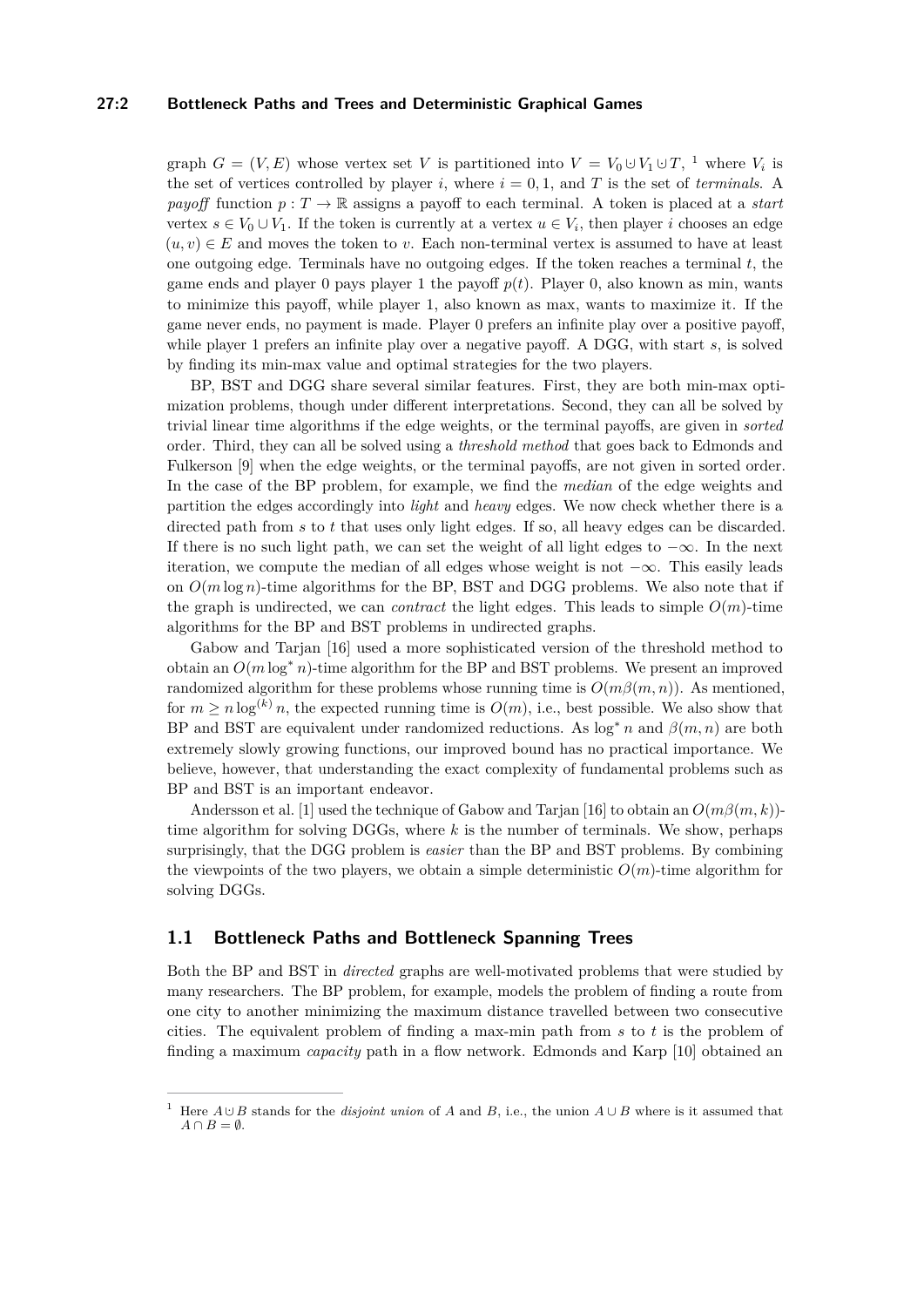efficient, though not strongly polynomial, maximum flow algorithm that repeatedly computes maximum capacity augmenting paths.

Edmonds and Fulkerson [\[9\]](#page-12-1) introduced the *threshold method* that yields a simple  $O(m \log n)$ time algorithm for the BP problem. They also note that the min-max *s*-*t* path problem has a max-min *dual*, i.e., the problem of finding a *s*-*t cut* whose minimal edge weight is maximized.

Dijkstra's [\[7\]](#page-12-4) single-source shortest paths algorithm can be easily adapted to solve the BP and BST problems. The resulting algorithm solves, in fact, the *Single-Source Bottleneck Paths* (SS-BP) problem in which a min-max path is sought from the source *s* to any vertex of the graph. It is easy to see that the tree of min-max paths returned by the algorithm is also a min-max spanning tree. If Fibonacci heaps [\[13\]](#page-12-5) are used, an  $O(m + n \log n)$ -time algorithm is obtained.

Gabow and Tarjan [\[16\]](#page-12-2) obtained an improved algorithm for the BP and BST problems that runs in  $O(m \log^* n)$  time, where  $\log^* n = \min\{k \ge 1 \mid \log^{(k)} n \le 1\}$ , where  $\log^{(1)} n = \log n$ and  $\log^{(k)} n = \log \log^{(k-1)} n$ , for  $k > 1$ . We improve on this 25 year old result and obtain a randomized algorithm whose running time is  $O(m\beta(m,n))$ , where  $\beta(m,n) = \min\{k \geq 1 \mid$  $\log^{(k)} n \leq \frac{m}{n}$   $\leq \log^* n - \log^*(m/n) + 1$ . In particular, if  $m \geq n \log^{(k)} n$ , for any constant *k*, the expected running time of the new algorithm is  $O(m)$ . Our algorithm, as that of Gabow and Tarjan, works in the *comparison model*, i.e., the only operations it performs on edge weights are pairwise comparisons. We also observe that in the word-RAM model, where comparisons are not the only operations allowed on edge weights, both problems can be solved deterministically in  $O(m)$  time.

The BP problem can be easily reduced to the BST problem. We give the first randomized reduction in the other direction, showing that the BP and BST problems are essentially equivalent.

Punnen [\[23\]](#page-12-6) shows that for a wide class of bottleneck problems, if the problem can be solved in  $O(f(m))$  time when the weights are given in sorted order, then the problem can be solved in  $O(f(m) \log^* m)$ -time, when the weights are not given in sorted order.

The BP, BST and SS-BP can also be solved easily in  $O(m)$  time if the input graph is *acyclic*.

All the results stated above are for directed graphs. For *undirected* graphs, both the BP and BST are much easier. Camerini [\[5\]](#page-11-1) gave a simple  $O(m)$ -time algorithm for BP and BST problems in undirected graphs. Furthermore, if *T* is a *Minimum Spanning Tree* (MST) of an undirected graph  $G = (V, E)$ , i.e., a spanning tree such that the *sum* of its edge weights is minimal, then for any  $s, t \in V$ , the unique path in T between s and t is a min-max path between *s* and *t*. (See, e.g., Hu [\[19\]](#page-12-7).) An MST of an undirected graph can be found in  $O(m)$ expected time (Karger, Klein and Tarjan [\[21\]](#page-12-8)), or deterministically in  $O(m\alpha(m,n))$  time (Chazelle  $[6]$ ). <sup>[2](#page-2-0)</sup>

The *All-Pairs Bottleneck Paths* (AP-BP) problem, in which we want to find a bottleneck path for every pair of vertices in a weighted directed graph can be easily solved in *O*(*mn*) time by first sorting all edge weights and then running a linear time SS-BP algorithm from each vertex. In dense enough graphs, faster algorithms can be obtained using fast matrix multiplication. Vassilevska, Williams and Yuster [\[25\]](#page-12-9) showed that the AP-BP problem can be reduced to the problem of computing (max*,* min) products and gave an algorithm whose running time is  $O(n^{2+\omega/3})$ , which is  $O(n^{2.80})$ , for computing such products. Here  $\omega < 2.38$ 

<span id="page-2-0"></span><sup>2</sup> Chazelle's algorithm improves on *O*(*mβ*(*m, n*))- and *O*(*m* log *β*(*m, n*))-time algorithms of Fredman and Tarjan [\[13\]](#page-12-5) Gabow et al. [\[15\]](#page-12-10). Is this an indication that similar improvements are also possible for the BP and BST problems?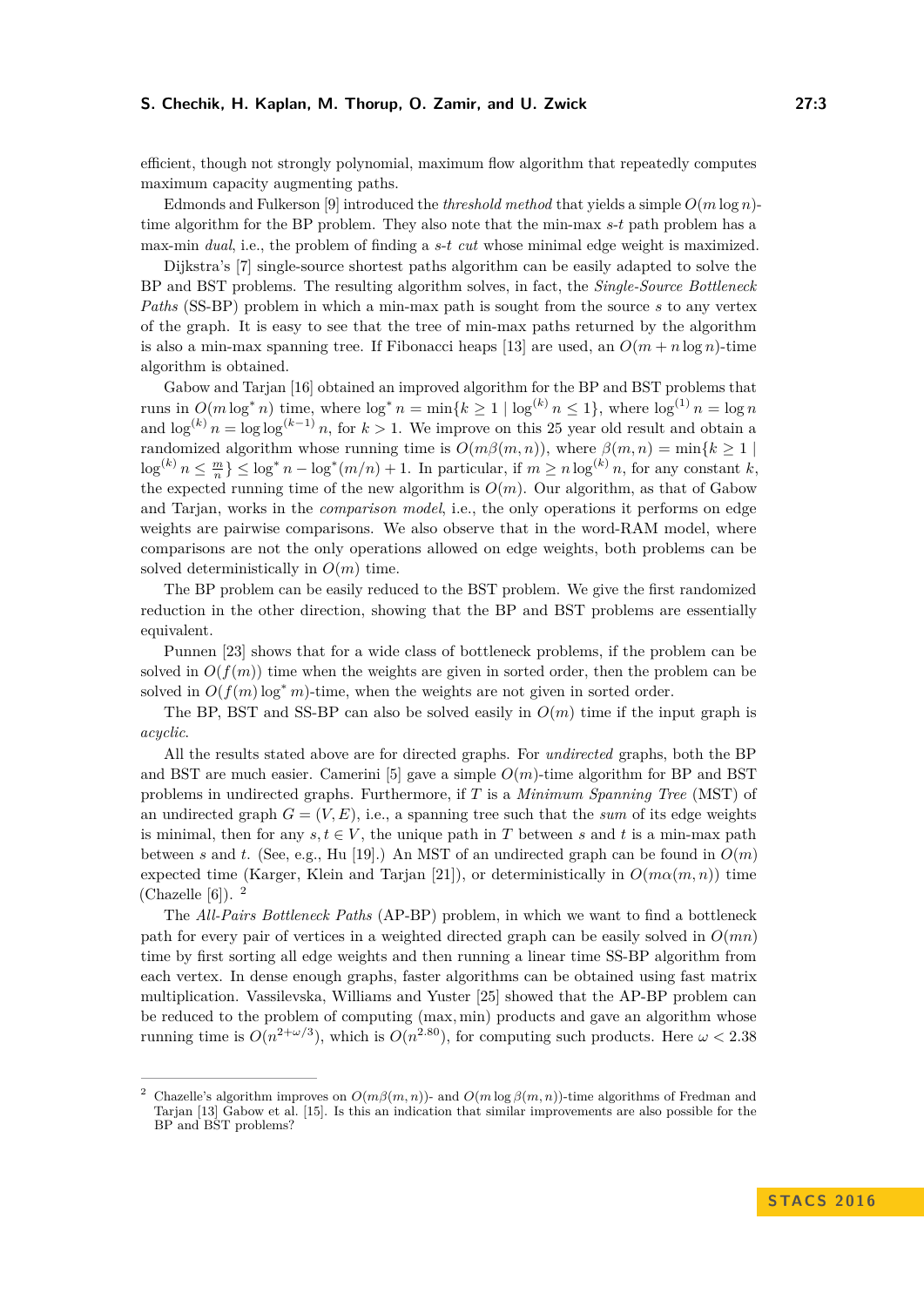## **27:4 Bottleneck Paths and Trees and Deterministic Graphical Games**

is the matrix multiplication exponent. Duan and Pettie [\[8\]](#page-12-11) obtained a faster algorithm for computing (max, min) products whose running time is  $O(n^{(3+\omega)/2})$ , which is  $O(n^{2.69})$ , matching Matoušek's [\[22\]](#page-12-12) fastest known algorithm for computing *dominance* products. For vertex weighted graphs, a faster running time of  $O(n^{2.58})$  was previously obtained by Shapira, Yuster and Zwick [\[24\]](#page-12-13).

## <span id="page-3-0"></span>**1.2 Deterministic Graphical Games**

Many turn-based 2-player zero-sum games can be modeled using finite *game trees*. The game starts at the root. At even levels, the first player chooses an edge to one of the children of the current vertex, at odd levels the second player chooses the edge. Each leaf has a *payoff* associated with it, which is the amount the first player has to pay the second player. The *value* of such a game can be easily determined by starting at the leaves and alternatingly computing the minimum or the maximum of the values of the nodes at the lower level.

It is natural to generalize game trees into *game graphs*, yielding exactly the *Deterministic Graphical Games* (DGGs) defined above. A game can now return to a position visited before, as may happen, for example, in *chess*. The main difference between game trees and game graphs is that *infinite* plays are now possible. An infinite play is considered to be a *draw*, i.e., no payment, or equivalently a payment of 0, is made. Such game graphs are implicit in Zermelo's [\[27\]](#page-12-14) classical, but slightly incomplete, proof that each position in chess has a definite value. For more technical and historical details, see Washburn [\[26\]](#page-12-15) and Andersson et al. [\[1\]](#page-11-0).

A *strategy* for a player in a DGG is a rule for selecting the next edge to play in each situation. A general strategy may depend on the full *history* of the play and may be *randomized*. It can be shown, however, that in DGGs, both players may restrict themselves without loss to *pure positional strategies*, i.e., deterministic strategies that depend only on the current position. Each vertex  $v$  in a DGG has a *value*  $val(v)$ . Player 0 has a (pure positional) strategy that guarantees that the outcome of the game will be at most  $val(v)$ , no matter what strategy is used by player 1. Similarly, player 1 has a (pure positional) strategy that guarantees that the outcome of the game will be at least  $val(v)$ , no matter what strategy is used by player 0. Such strategies are said to be *optimal* from *v*. Both players actually have pure positional strategies that are optimal from all vertices.

Let  $G = (V, E)$  be a DGG and let t be the terminal with the largest payoff. The set of vertices from which player 1 can force the game to end in *t* can be easily found in linear time using an alternating backward search from *t*, also known as *retrograde analysis*. (See details in [\[1\]](#page-11-0) or in Section [6.](#page-9-0)) Thus, if the payoffs are given in sorted order, it is easy to find the values of all vertices, and optimal strategies for both players, by "peeling" the terminals one by one, in decreasing order.

Andersson et al. [\[1\]](#page-11-0) used the technique of Gabow and Tarjan [\[16\]](#page-12-2) to obtain an *O*(*mβ*(*m, k*)) time algorithm for finding the value and optimal strategies for a specific start vertex *s* in a DGG with *m* edges and *k* terminals. We obtain a simple deterministic  $O(m)$ -time algorithm for the same problem.

The best known algorithm for finding the values, and corresponding optimal strategies, of *all* vertices of a DGG in the comparison model runs in  $O(m + k \log k)$  time. The algorithm begins by sorting the payoffs in  $O(k \log k)$  time, and then finds all values in  $O(m)$  additional time.

When the payoffs are moved from terminals to edges or non-terminal vertices, and the sequence of resulting payoffs is accumulated in some way, we obtain *Mean Payoff Games* (MPGs) and *Discounted Payoff Games* (DPGs) [\[11,](#page-12-16) [17,](#page-12-17) [28,](#page-12-18) [2,](#page-11-3) [3\]](#page-11-4) or *Parity Games* (PGs)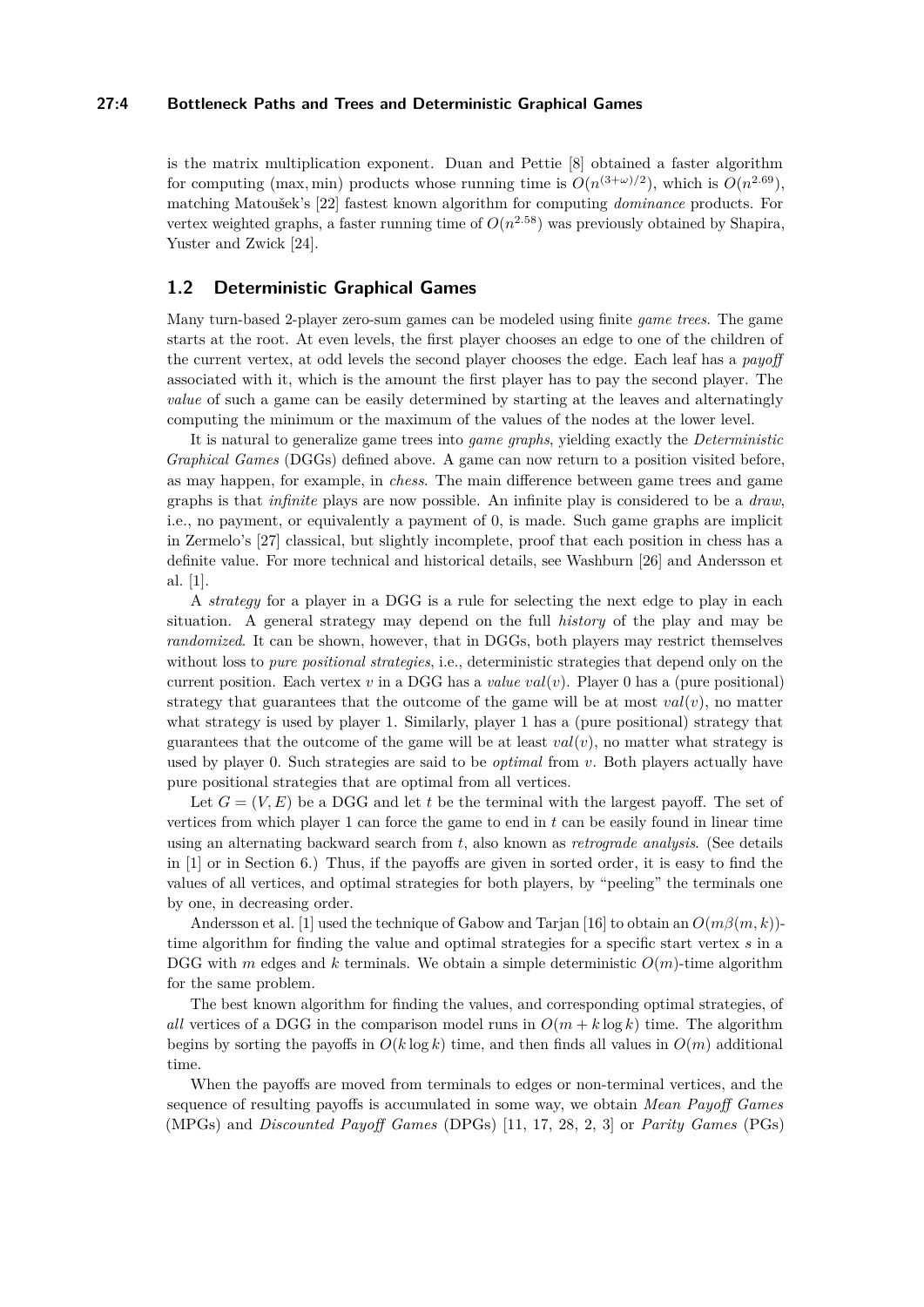[\[12,](#page-12-19) [20\]](#page-12-20). These games are much harder than DGGs. No polynomial time algorithms are known for their solution.

# **1.3 Organization of the Paper**

In the next section we review the classical  $O(m \log^* n)$ -time algorithm of Gabow and Tarjan [\[16\]](#page-12-2) for the Bottleneck Path (BP) and Bottleneck Spanning Tree (BST) problems. In Section [3](#page-5-0) we present our improved algorithm. In Section [4](#page-8-0) we prove the equivalence of the BP and BST problems. In Section [5](#page-9-1) we observe that both BP and BST can be solved deterministically in  $O(m)$  time in the word-RAM model. In Section [6](#page-9-0) we present a deterministic  $O(m)$ -time algorithm, in the comparison model, for solving Deterministic Graphical Games (DGGs). This result is independent of the results of the previous sections. The main results of the paper are in Sections [3](#page-5-0) and [6.](#page-9-0) We conclude in Section [7](#page-11-5) with some open problems.

# <span id="page-4-0"></span>**2 The** *O***(***m* **log<sup>∗</sup>** *n***)-time Algorithm of Gabow and Tarjan**

In this section we sketch the  $O(m \log^* n)$ -time algorithm of Gabow and Tarjan [\[16\]](#page-12-2) for the BST problem in weighted directed graphs. The algorithm can be easily modified to solve the BP problem. We also note that the algorithm performs only  $O(m)$  comparisons.

Gabow and Tarjan [\[16\]](#page-12-2) first observe that if the edge weights are small integers, i.e.,  $w: E \to \{0, 1, \ldots, k\}$ , then the BST problem can be easily solved in  $O(m+k)$  time. We first use *bucket sort* to sort the outgoing edges of each vertex in non-decreasing order and then use an *incremental search*. The search starts at the source vertex *s* and finds all vertices reachable from *s* using edges of weight 0. If all vertices are reached, we are of course done. Otherwise, we resume the search from all vertices reached allowing now edges of weights 0 and 1, and so on. It is not difficult to check that this can be implemented in  $O(m + k)$  time.

Assume now that the edge weights are real numbers. If the edge weights are given to us in sorted order, we could easily replace them by integer weights from  $\{1, 2, \ldots, m\}$ , depending on their *rank*, and use the algorithm above to solve the problem in  $O(m)$  time. However, sorting the edge weights in the comparison model requires  $\Omega(m \log n)$  comparisons and time. The challenge is solving the problem *without* sorting all the edge weights.

Let  $G = (V, E)$  be an instance of the BST problem were  $E = E_0 \cup F$  such that all edges of  $E_0 \subseteq E$  are known to have weights below the bottleneck weight and such that the weight of each edge of  $E_0$  is smaller than the weight of each edge of *F*. (Possibly  $E_0 = \emptyset$ .) For simplicity, assume that all edges of *F* have distinct weights. By repeatedly finding medians [\[4\]](#page-11-6), using  $O(|F| \log k)$  time and comparisons, we can partition F into k subsets  $E_1, \ldots, E_k$ of almost equal size such that the weight of all edges in  $E_j$  are smaller than the weights of all edges in  $E_{j+1}$ , for  $j = 0, 1, \ldots, k-1$ . We can now replace the edge weights of all edges in  $E_j$  by *j*, for  $j = 0, 1, \ldots, k$ , and run the linear time algorithm above. If the answer we get is *i*, then the bottleneck edge belongs to  $E_i$ . Thus, all the edges of  $E_{i+1} \cup \cdots \cup E_k$  are not needed, and all edges of  $E_0 \cup \cdots \cup E_{i-1}$  are now known to have weights which are below the bottleneck weight. We are thus left with a smaller instance  $G = (V, E')$  where  $E' = E'_0 \cup F'$ ,  $E_0' = E_0 \cup \cdots \cup E_{i-1}$  and  $F' = E_i$ . Note that  $|F'| \leq |F|/k + 1$ .

We can now iterate the above step. Let  $F^{(j)}$  be the edge set known to contain the bottleneck edge after *j* iterations and let  $m_j = |F^{(j)}|$ . Initially  $F^{(0)} = E$  and  $m_0 = m$ . When  $m_j = 1$ , we are done. Let  $k_j$  be the number of sets to which  $F^{(j)}$  is partitioned. Thus  $m_{j+1} \leq m_j/k_j$ , and consequently  $m_j \leq m/(k_0k_1 \ldots k_{j-1})$ . The number of comparisons used in the *j*-th iteration is therefore  $O(m_j \log k_j) = O((m/(k_{j-2}k_{j-1}))\log k_j)$ . (We let  $k_{-2} = k_{-1} = 1$ .) The time used in the *j*-th iteration is  $O(m)$ . We choose  $k_0 = 2$  and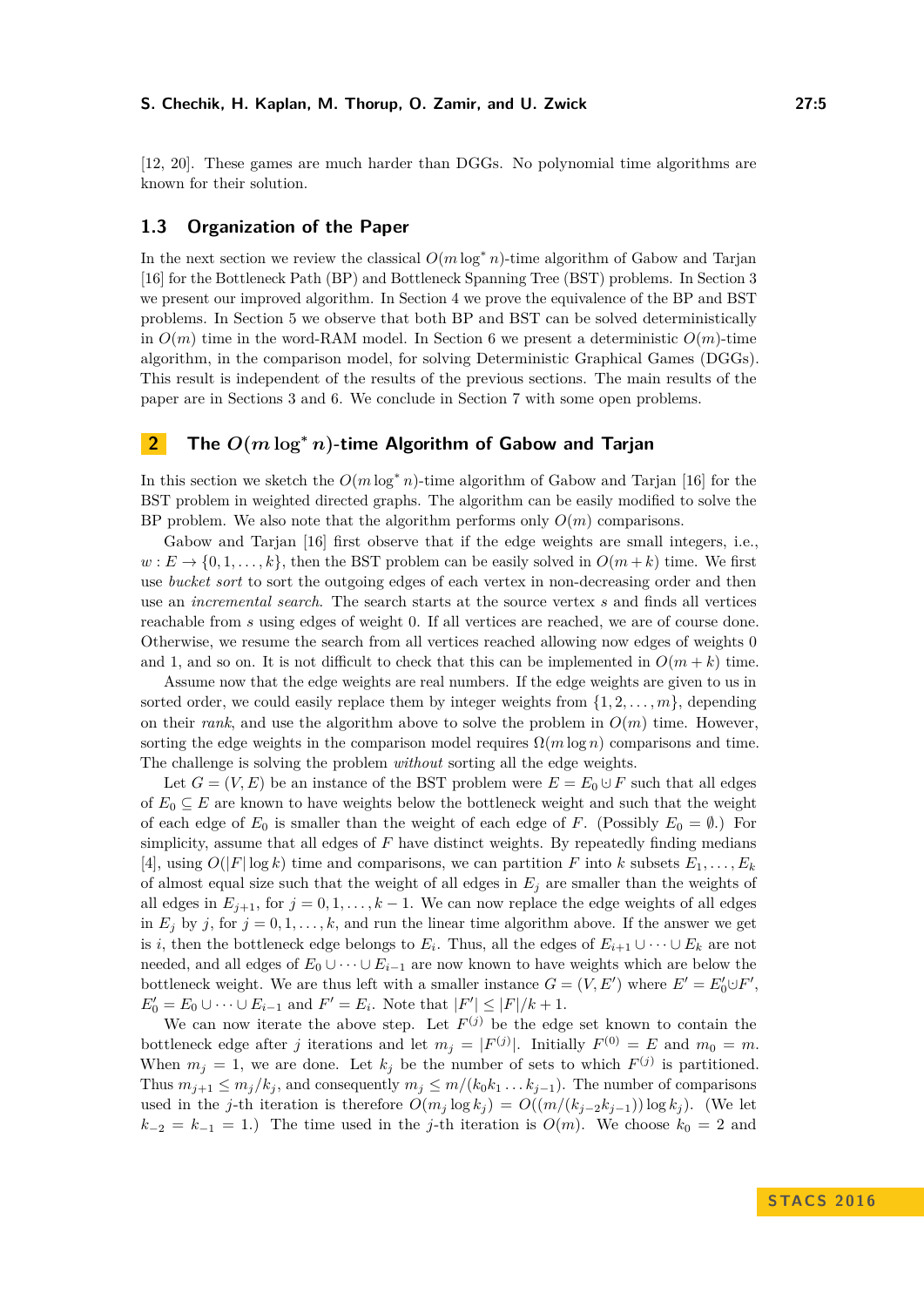#### **27:6 Bottleneck Paths and Trees and Deterministic Graphical Games**

 $k_j = 2^{k_{j-1}}$ , for  $j > 0$ . After at most log<sup>\*</sup> *n* iterations we get  $m_j = 1$ . The total time spent is  $O(m \log^* n)$ . The number of comparisons used in the *j*-th iteration is  $O(m_j \log k_j)$  $O((m/(k_{i-2}k_{i-1}))\log k_i) = O(m/k_{i-2})$  and the total number of comparisons performed is thus  $O(m)$ .

# <span id="page-5-0"></span>**3 An** *O***(***mβ***(***m, n***))-time Algorithm for Bottleneck Paths and Trees**

Let  $G = (V, E)$  be the input graph,  $w : E \to \mathbb{R}$  be a weight function defined on its edges, and let  $s \in V$  be a source vertex. Let  $m = |E|$  and  $n = |V|$ . For simplicity, we assume that all edge weights are distinct. In the previous section we saw that in  $O(m \log k)$  time we can partition *E* into  $E = E_1 \cup E_2 \cup \cdots \cup E_k$  such that  $E_1, E_2, \ldots, E_k$  have roughly the same size and such that all edges of  $E_j$  have weight smaller than all edges of  $E_{j+1}$ , for  $j = 1, 2, \ldots, k - 1$ . In  $O(m)$  time, we can then find the set  $E_i$  that contains the bottleneck edge.

To obtain the improved algorithm, we adopt a slightly different approach. Let  $\lambda_1 < \lambda_2 <$  $\cdots < \lambda_k$  be *k* thresholds and let  $\lambda_0 = -\infty$  and  $\lambda_{k+1} = \infty$ . The thresholds naturally partition *E* into  $E = E_0 \cup E_1 \cup \cdots \cup E_k$  such that  $E_i = \{e \in E \mid \lambda_i \leq w(e) < \lambda_{i+1}\}.$  Explicitly computing this partition requires  $\Omega(m \log k)$  time. We show, however, that we can compute the index *i* of the set  $E_i$  that contains the bottleneck edge in  $O(m + nk)$  time, or even  $O(m + n \log k)$  time, using a simple deterministic algorithm that does not explicitly compute the partition.

To obtain our improved algorithm, we set the *k* thresholds to the weights of *k randomly* chosen edges of the graph. We then compute the set  $E_i$  that contains the bottleneck edge and revert to the standard algorithm. The exact details will follow after describing the simple algorithm for locating the part that contains the bottleneck edge.

# **3.1 Locating the Bottleneck Weight Among** *k* **Thresholds**

Let  $G = (V, E)$  be a weighted directed graph,  $w : E \to \mathbb{R}$  a weight function defined on its edges,  $s \in V$  a source vertex, and let  $-\infty = \lambda_0 < \lambda_1 < \cdots < \lambda_k < \lambda_{k+1} = \infty$  be arbitrary thresholds. Let  $w^*(G)$  be the bottleneck edge weight of *G*. We begin by describing a simple  $O(m + nk)$  time algorithm, called LOCATE, for computing the index *i* such that  $\lambda_i \leq w^*(G) < \lambda_{i+1}$ . For concreteness, we consider the BST problem. The details for the BP problem are almost identical.

The algorithm is composed of  $k + 1$  phases. In the *i*-th phase, where  $i = 0, 1, \ldots, k$ , the algorithm finds all vertices  $u \in V$  for which there is a directed path from *s* to *u* in *G* all whose edges have weights that are strictly smaller than  $\lambda_{i+1}$ . For every vertex *u* we maintain a value  $d[u]$  such that a path from *s* to *u* all whose edge weights are at most  $d[u]$  was already discovered. Initially  $d[s] = -\infty$  while  $d[u] = \infty$  for every  $u \in V \setminus \{s\}$ . We maintain the invariant that at the beginning of the *i*-th phase, for  $i = 0, 1, \ldots, k$ , we have  $d[u] < \lambda_i$  for every  $u \in V$  for which there is a path from *s* to *u* all whose edge weights are smaller than  $\lambda_i$ . In the *i*-th phase itself, we identify all vertices *u* with  $d[u] < \lambda_{i+1}$  and examine all their outgoing edges. If  $(u, v) \in E$ , we let  $\overline{w}(u, v) = \max\{d[u], w(u, v)\}$ . If  $\overline{w}(u, v) < d[v]$ , we let  $d[v] \leftarrow \bar{w}(u, v)$ . If at the end of the *i*-th phase  $d[u] < \lambda_{i+1}$  for all  $u \in V$ , we know that  $\lambda_i \leq w^*(G) < \lambda_{i+1}$ . The complexity of the algorithm is  $O(m+nk)$  as we examine each edge at most once and each vertex at most *k* times. A more precise description follows.

In addition to the phase number *i* and the values  $d[u]$ , for every  $u \in V$ , the algorithm maintains two sets of vertices  $A, B \subseteq V$ . The set *A* contains all vertices  $u \in V$  with  $d[u] < \lambda_{i+1}$  whose outgoing edges were not examined yet. The set *B* contains all vertices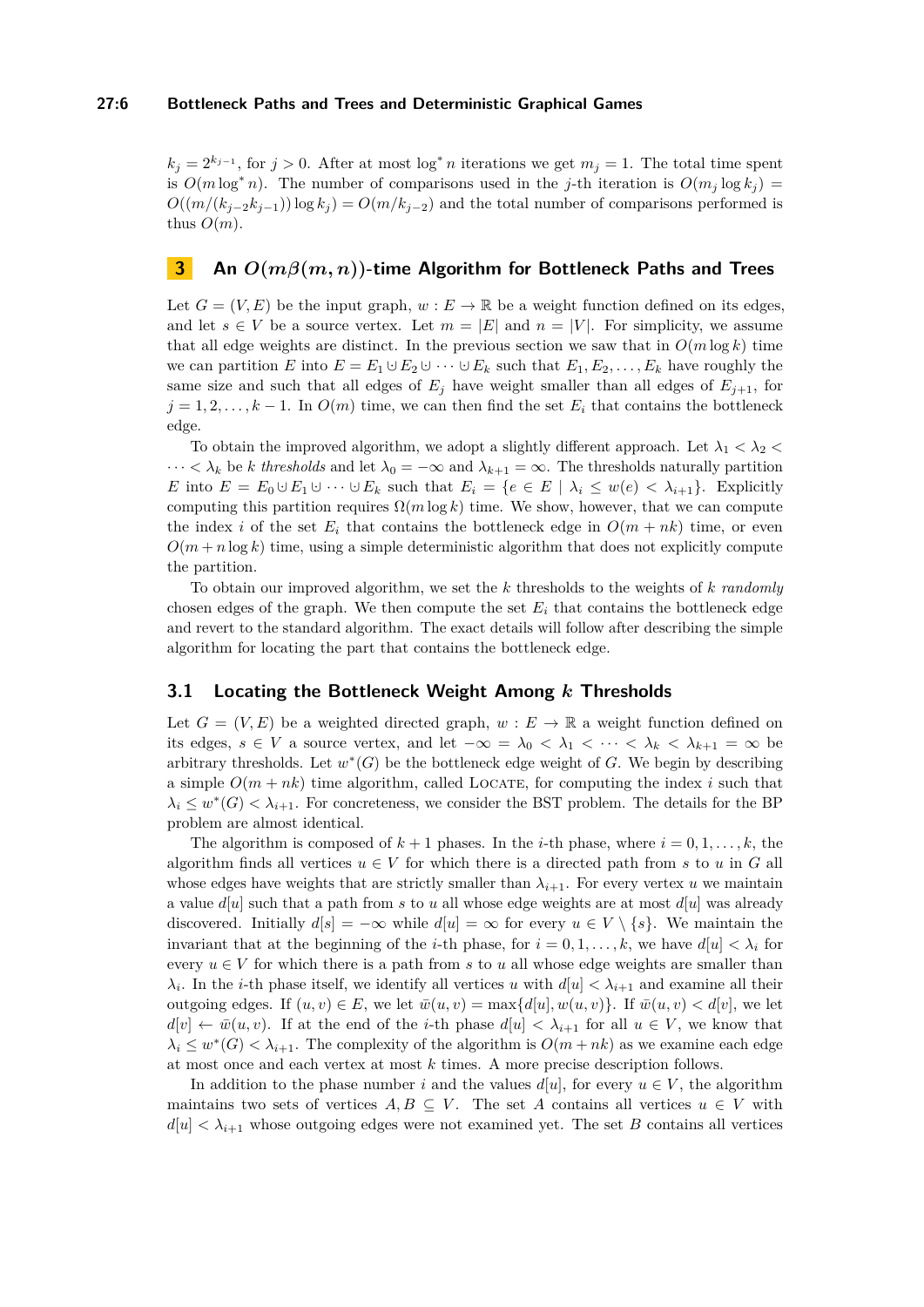<span id="page-6-0"></span>**Algorithm** Locate( $G = (V, E), w, s, (\lambda_1, \ldots, \lambda_k)$ )

```
\lambda_0 \leftarrow -\infty; \lambda_{k+1} \leftarrow \inftyforeach v \in V do d[v] \leftarrow \inftyd[s] = -\infty; A ← \emptyset; B ← V
for i \leftarrow 0 to k do
     foreach u \in B do
      if d[u] < \lambda_{i+1} then MOVE(v, B, A)while A \neq \emptyset do
         u \leftarrow \text{EXTRACT}(A)foreach (u, v) \in E do
               \bar{w} \leftarrow \max\{d[u], w(u, v)\}\if \bar{w} < d[v] then
                   d[v] \leftarrow \bar{w}if d[v] < \lambda_{i+1} and v \in B then
                     \vert Move(v, B, A)if B = \emptyset then return i
```
**Figure 1** Locating the bottleneck weight among *k* thresholds.

*u* ∈ *V* for which  $d[u] \ge \lambda_{i+1}$ . Initially  $i = -1$ ,  $A = ∅$  and  $B = V$ . At the beginning of the *i*-th phase, for  $i = 0, 1, \ldots, k$ , the algorithm examines all vertices of *B* and moves to *A* each vertex *u* for which  $d[u] < \lambda_{i+1}$ . As long as *A* is not empty, the algorithm removes an arbitrary vertex *u* from *A* and scans all its outgoing edges as above. For every outgoing edge  $(u, v) \in E$  it lets  $\overline{w}(u, v) = \max\{d[u], w(u, v)\}.$  If  $\overline{w}(u, v) < d[v],$  it lets  $d[v] \leftarrow \overline{w}(u, v).$  If  $d[v] < \lambda_{i+1}$  and  $v \in B$ , then *v* is moved from *B* to *A*. The *i*-phase ends when *A* is empty. If *B* is also empty, the algorithm returns *i* and terminates. Otherwise, it moves on to the  $(i + 1)$ -st phase.

Pseudo-code of LOCATE is given in Figure [1](#page-6-0). Function  $Move(v, B, A)$  moves *v* from *B* to  $A$  while  $\text{EXTRACT}(A)$  removes and returns an arbitrary item of  $A$ . With a simple linked-list implementation, both these operations take constant time.

► **Theorem 1.** *Algorithm* LOCATE *returns an index i such that*  $\lambda_i \leq w^*(G) < \lambda_{i+1}$ *. Its running time is*  $O(m + nk)$ *.* 

**Proof.** The correctness of the algorithm follows from the invariant stated above: At the end of the *i*-phase, for every  $u \in V$ , if there is a path in *G* from *s* to *u* all whose edges have weights strictly smaller than  $\lambda_{i+1}$ , then  $d[u] < \lambda_{i+1}$ . The invariant holds vacuously for  $i = -1$ .

Suppose that the invariant holds at the end of the  $(i-1)$ -st phase. Suppose, for the sake of contradiction, that the invariant does not hold at the end of the *i*-th phase. Namely, suppose that there is a path  $s = u_0 \rightarrow u_1 \rightarrow \cdots \rightarrow u_k$  in *G* such that  $(u_i, u_{i+1}) \in E$  and  $w(u_j, u_{j+1}) < \lambda_{i+1}$ , for  $j = 0, 1, \ldots, k-1$ , but  $d[u_k] \geq \lambda_{i+1}$ . Let  $u_\ell$  be the first vertex on the path for which  $d[u_\ell] \geq \lambda_{i+1}$ . As  $d[u_0] = -\infty < \lambda_{i+1}$ , we have  $\ell \geq 1$ . By definition  $d[u_{\ell-1}] < \lambda_{i+1}$ . As  $d[u_{\ell-1}] < \lambda_{i+1}$ ,  $u_{\ell-1}$  must have been moved to *A* either in the *i*-th phase, or before. After the edge  $(u_{\ell-1}, u_{\ell})$  is examined, at or before the *i*-th phase, we have  $d[u_{\ell}] \leq \bar{w}(u_{\ell-1}, u_{\ell}) = \max\{d[u_{\ell-1}], w(u, v)\} < \lambda_{i+1}$ , a contradiction.

Thus, if  $\lambda_i \leq w^*(G) < \lambda_{i+1}$ , then at the end of the *i*-th phase *B* is empty and the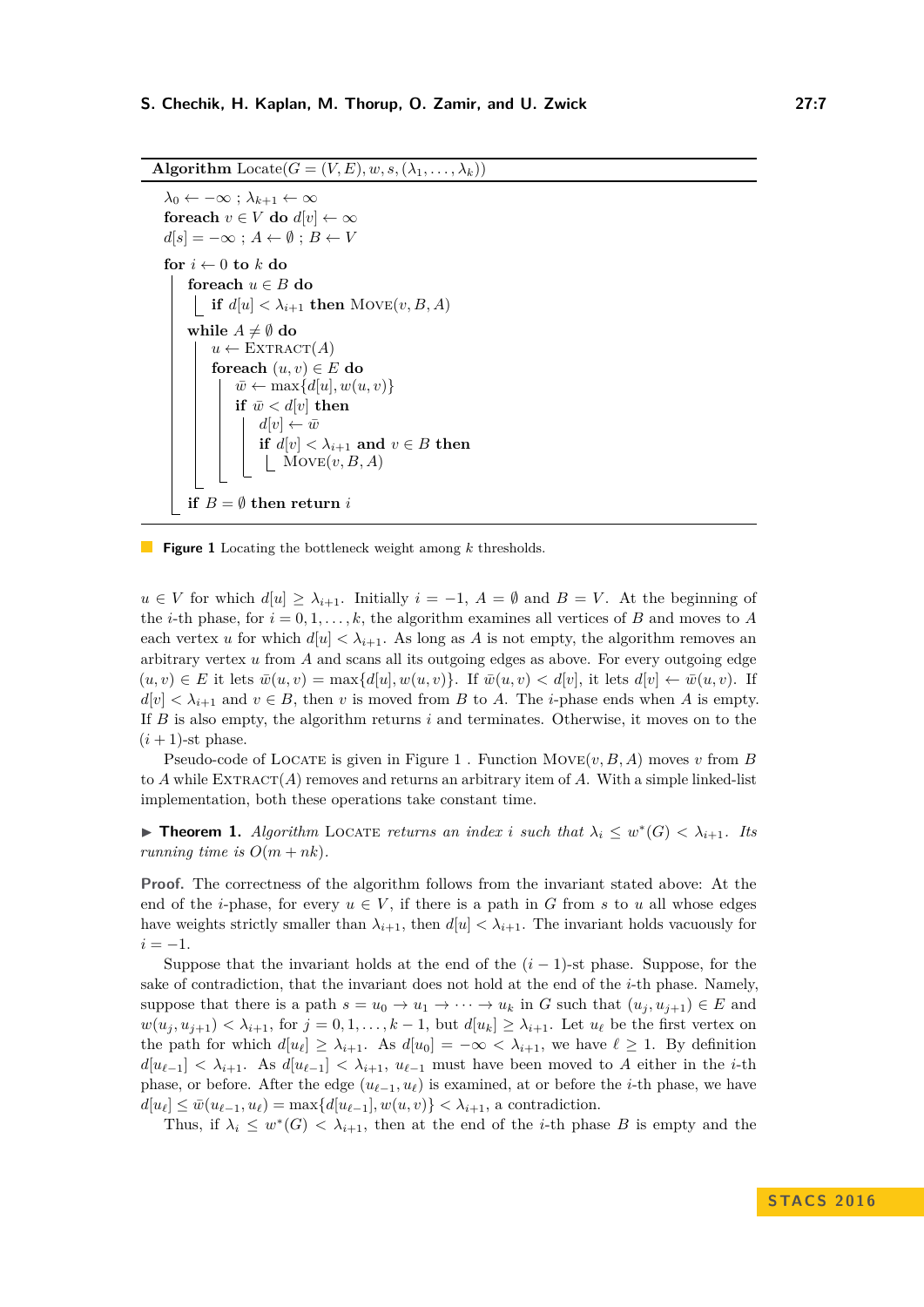## **27:8 Bottleneck Paths and Trees and Deterministic Graphical Games**

algorithm terminates. The algorithm cannot terminate before the *i*-th phase as there is at least one vertex *u* for which there is no path all whose edges have weights strictly smaller than  $\lambda_i$ . For such a vertex we must have  $d[u] \geq \lambda_i$ . Thus, *u* must be in *B* until the beginning of phase *i*.

The running time of the algorithm is  $O(m + nk)$  as each edge is examined at most once, and each vertex is examined at most once at each one of the  $k$  iterations.

Although the  $O(m + nk)$  running time of LOCATE is sufficient for our purposes, the running time can be reduced to  $O(m + n \log k)$  using a *lazy binary search*. Details will appear in the full version of the paper.

# **3.2 A Randomized** *O***(***mβ***(***m, n***))-time Algorithm**

Let  $r \geq 1$ . Choose  $k = \log^{(r)} n$  *random* edges  $e_1, e_2, \ldots, e_k$  from *E* and sort their edge weights so that  $w(e_1) < w(e_2) < \cdots < w(e_k)$ . Let  $\lambda_i = w(e_i)$ , for  $i = 1, 2, \ldots, k$ , and  $\lambda_0 = -\infty$ ,  $\lambda_{k+1} = \infty$ . (Sorting the edge weights takes  $O(k \log k)$  time, which will be negligible.) We now use LOCATE to find the index *i* for which  $\lambda_i \leq w^*(G) < \lambda_{i+1}$ . This takes only  $O(m+n \log^{(r)} n)$ time. In  $O(m)$  further time, we can compute the sets  $E_0 = \{e \in E \mid w(e) < \lambda_i\}$  and  $F = \{e \in E \mid \lambda_i \leq w(e) < \lambda_{i+1}\}.$  The next lemma shows that the expected size of  $F = E_i$  is *O*(*m/k*).

<span id="page-7-0"></span>► **Lemma 2.** Let  $f \in E$  be a fixed edge, and let  $e_1, e_2, \ldots, e_k$  be k random edges from E such that  $w(e_1) < w(e_2) < \cdots < w(e_k)$ . Let  $\lambda_i = w(e_i)$ , for  $i = 1, 2, \ldots, k$ , and let  $\lambda_0 = -\infty$  and  $\lambda_{k+1} = \infty$ . Let  $E_i = \{e \in E \mid \lambda_i \leq w(e) < \lambda_{i+1}\}\$ , for  $i = 0, 1, \ldots, k$ , and let j be such that  $f \in E_i$ *. Then,*  $\mathbb{E}[|E_i|] \leq 2m/k$ *, where*  $m = |E|$ *.* 

**Proof.** Let  $f_1, f_2, \ldots, f_m$  be the edges of *E* sorted according to weight, i.e.,  $w(f_1) < w(f_2)$  $\cdots < w(f_m)$ . Let  $f = f_r$ , where  $1 \leq r \leq m$ . The probability of a given edge  $f_i$  to be one of the  $k$  randomly chosen edges, given that no edge from a set  $F'$  is in the sample, is  $k/(m - |F'|) \geq k/m$ . Examine the edges  $f_r, f_{r+1}, \ldots, f_m$  one by one until finding an edge from the sample, or until reaching the last edge. As the probability of each inspected edge to be in the sample is at least  $k/m$ , the expected number of edges inspected is at most *m/k*. Similarly, the expected number of edges among  $f_{r-1}, f_{r-2}, \ldots, f_1$  that need to be inspected until finding an edge from the sample, or until reaching the first edge, is also at  $\frac{m}{k}$ .

It is not difficult to extend the proof of Lemma [2](#page-7-0) to show that the size of *F* is  $O(m/k)$ with high probability. For our purposes it is enough to rely on Markov's inequality to infer that the probability that  $|F| \geq 4m/k$  is at most  $1/2$ . If  $|F| \geq 4m/k$ , we simply choose a new sample. The expected number of samples needed is at most 2.

After running LOCATE with  $k = \log^{(r)} n$  *random* edges, we get that  $|F| \leq 4m/\log^{(r)} n$ . We now run one iteration of the algorithm of Gabow and Tarjan from the previous section with  $k = \log^{(r-1)} n$ . The running time is  $O(m + |F| \log k) = O(m)$  and the size of *F* is reduced to  $O(m/\log^{(r-1)} n)$ . In at most  $r-1$  additional iterations, we can thus reduce the size of *F* to  $O(m/\log n)$ , at which point we can afford to sort *F* and find the bottleneck edge in  $O(m)$  time. The total running time of the algorithm is therefore  $O(rm + n \log^{(r)} n)$ . If we choose  $r = \beta(m, n)$ , we get an expected running time of  $O(m\beta(m, n))$ . As mentioned, it is easy to see that a running time of  $O(m\beta(m,n))$  is obtained not only in expectation, but also in very high probability.

▶ **Theorem 3.** *The Bottleneck Path (BP) and Bottleneck Spanning Tree (BST) problems can be solved in the comparison model in*  $O(m\beta(m,n))$  *expected time.*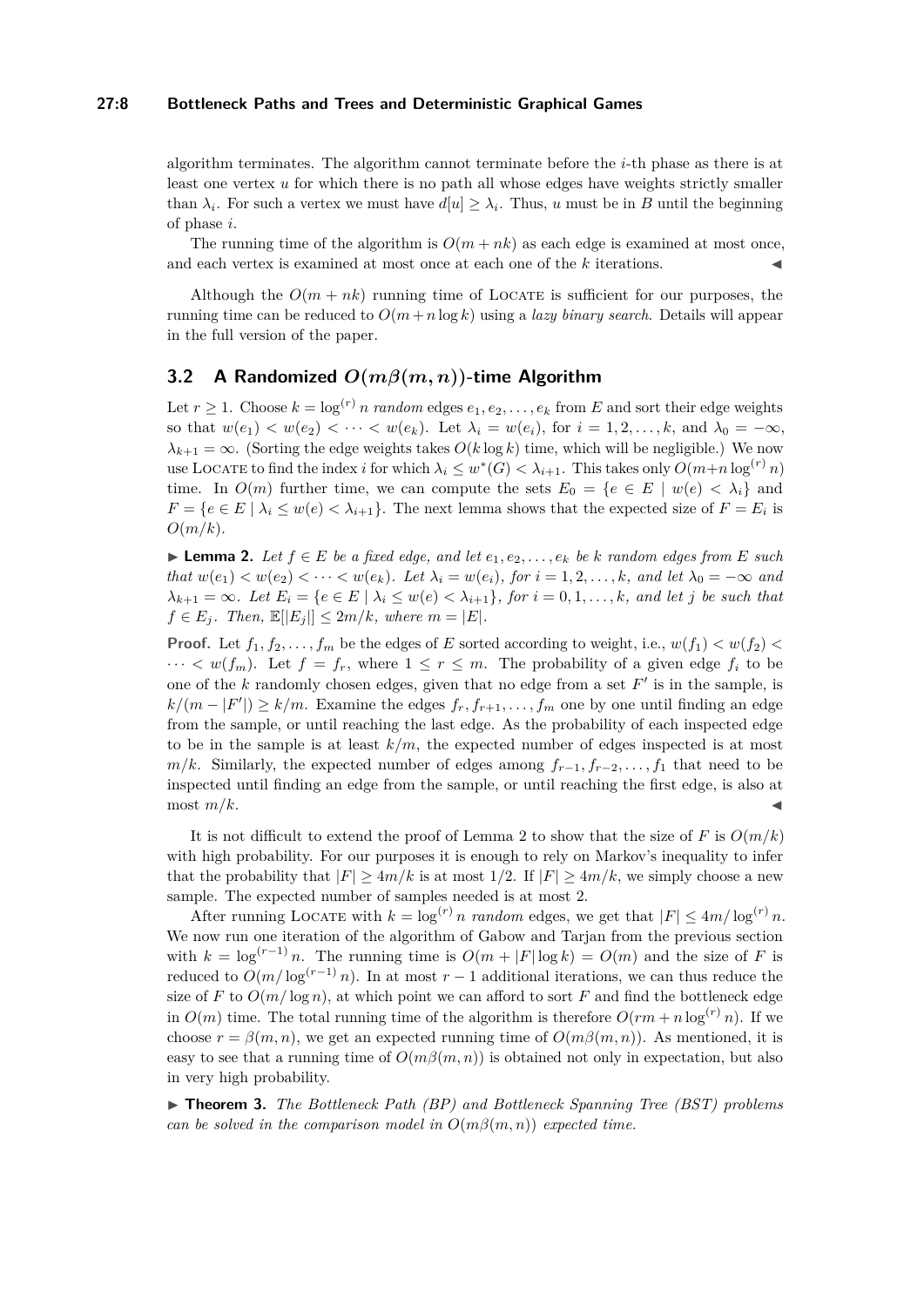# <span id="page-8-0"></span>**4 Equivalence of Bottleneck Paths and Bottleneck Spanning Trees**

In this section we show that if there is an  $O(f(m, n))$  time algorithm for the BST problem, then there is also an  $O(f(m, n))$  time algorithm for the BP problem, and vice versa. The reduction from BP to BST is immediate. The reduction from BST to BP is slightly more complicated, requires randomization and needs some mild assumptions on  $f(m, n)$ , which are satisfied if  $f(m, n) = m + n$ .

**Lemma 4.** If there is an  $f(m, n)$ -time algorithm for the Bottleneck Spanning Tree (BST) *problem, then there is an*  $O(f(m+n,n))$ *-time algorithm for the Bottleneck Path (BP) problem.*

**Proof.** Given an instance  $G = (V, E)$  of the BP problem, with source *s* and target *t*, simply add edges  $(t, v)$ , for every  $v \in V$ , of weight  $-\infty$ . The path from *s* to *t* in a bottleneck spanning tree of the resulting graph is a bottleneck path from  $s$  to  $t$ .

Before describing the reduction in the opposite direction, we need to introduce some more notation. If  $G = (V, E)$  is a weighted graph with source *s*, we let  $w^*(v)$  be the weight of the bottleneck edge on a min-max path from *s* to *v* in *G*. We then define  $E(v) = \{e \in E \mid w(e) \leq w^*(v)\}\$ and let  $S(v)$  be the set of vertices reachable from *s* in  $(V, E(v))$ . Finally, we let  $E_{in}(S(v))$  be the set of edges that enter vertices of  $S(v)$ . We now have the following simple probabilistic lemma.

<span id="page-8-1"></span> $\blacktriangleright$  **Lemma 5.** *Let*  $G = (V, E)$  *be a weighted graph with source s.* 

(i) If *v* is a randomly chosen vertex, then  $\mathbb{P}[|S(v)| \geq \frac{n}{2}] \geq \frac{1}{2}$ .

(ii) *If*  $(u, v)$  *is a randomly chosen edge, then*  $\mathbb{P}[|E_{in}(S(v))| \geq \frac{m}{2}] \geq \frac{1}{2}$ .

**Proof.** (i) Let  $v_1, v_2, \ldots, v_n$  be an ordering of the vertices such that  $w^*(v_1) \leq w^*(v_2) \leq$  $\cdots \leq w^*(v_n)$ . Note that  $S(v_i) \supseteq \{v_1, v_2, \ldots, v_i\}$ . Thus, if *v* is among  $\{v_{\lceil n/2 \rceil}, \ldots, v_n\}$ , then  $|S(v)| \ge n/2$ , and this happens with a probability of at least  $1/2$ .

(ii) Let  $d_i$  be the in-degree of  $v_i$ . Let  $k$  be the minimal index for which  $\sum_{i=1}^{k} d_i \geq \frac{m}{2}$ . (In particular, we have  $\sum_{i=1}^{k-1} d_i < \frac{m}{2}$ . Let  $(u, v)$  be a random edge. If  $v = v_i$ , and  $i \geq k$ , then  $E_{in}(S(v)) \geq m/2$ . This happens with a probability of at least  $\frac{1}{m} \sum_{i=k}^{n} d_i =$  $\frac{1}{m}(m - \sum_{i=1}^{k-1} d_i) \geq \frac{1}{2}$ . J

 $\blacktriangleright$  **Lemma 6.** If there is an  $f(m, n)$ -time algorithm for the Bottleneck Path (BP) problem, *then there is a randomized algorithm whose expected running time is*  $O(\sum_{i\geq 0} f(\frac{m}{2^i}, \frac{n}{2^i}))$  *for the Bottleneck Spanning Tree (BST) problem.*

**Proof.** Let  $G = (V, E)$  be an instance of the BST problem with source *s*. Choose a random vertex  $v \in V$  and solve the BP problem with  $t = v$ . The bottleneck edge weight  $w^*(v)$ returned is clearly a lower bound on the bottleneck edge weight in a spanning tree. If  $S(v) = V$ , we are done. Otherwise, all vertices of  $S(v)$  may be replaced by a new source  $\bar{s}$ . and all edges of  $E_{in}(S(v))$ , which now enter  $\bar{s}$ , may be removed. By Lemma [5\(](#page-8-1)i),  $|S(v)| \geq \frac{n}{2}$ with a probability of at least  $\frac{1}{2}$ . If this is not the case, we can repeat this step. (This is not really required, but it slightly simplifies the analysis.) The expected number of repetitions is constant. We are now left with an instance with at most  $\frac{n}{2}$  vertices. To reduce the number of edges we now sample a random edge  $(u, v) \in E$  and solve the BP problem with  $t = v$ . If  $S(v) = V$ , we are again done. Otherwise, we can again replace  $S(v)$  by a new source  $\bar{s}$  and remove all the edges of  $E_{in}(S(v))$ . By Lemma [5\(](#page-8-1)ii),  $|E_{in}(S(v))| \geq \frac{m}{2}$  with a probability of at least  $\frac{1}{2}$ . If this is not the case, we can repeat this step. We continue in this way, alternatingly sampling vertices and edges. The total expected running time is then  $O\bigl(\sum_{i\geq 0}\bigl(f(\frac{m}{2^i},\frac{n}{2^i})\bigr)+f(\frac{m}{2^i},\frac{n}{2^{i+1}})\bigr)\bigr)=O\bigl(\sum_{i\geq 0}f(\frac{m}{2^i},\frac{n}{2^i})\bigr)$ . John Paris, John Paris, John Paris, John Paris, John Paris, John Paris, John Paris, John Paris, John Paris,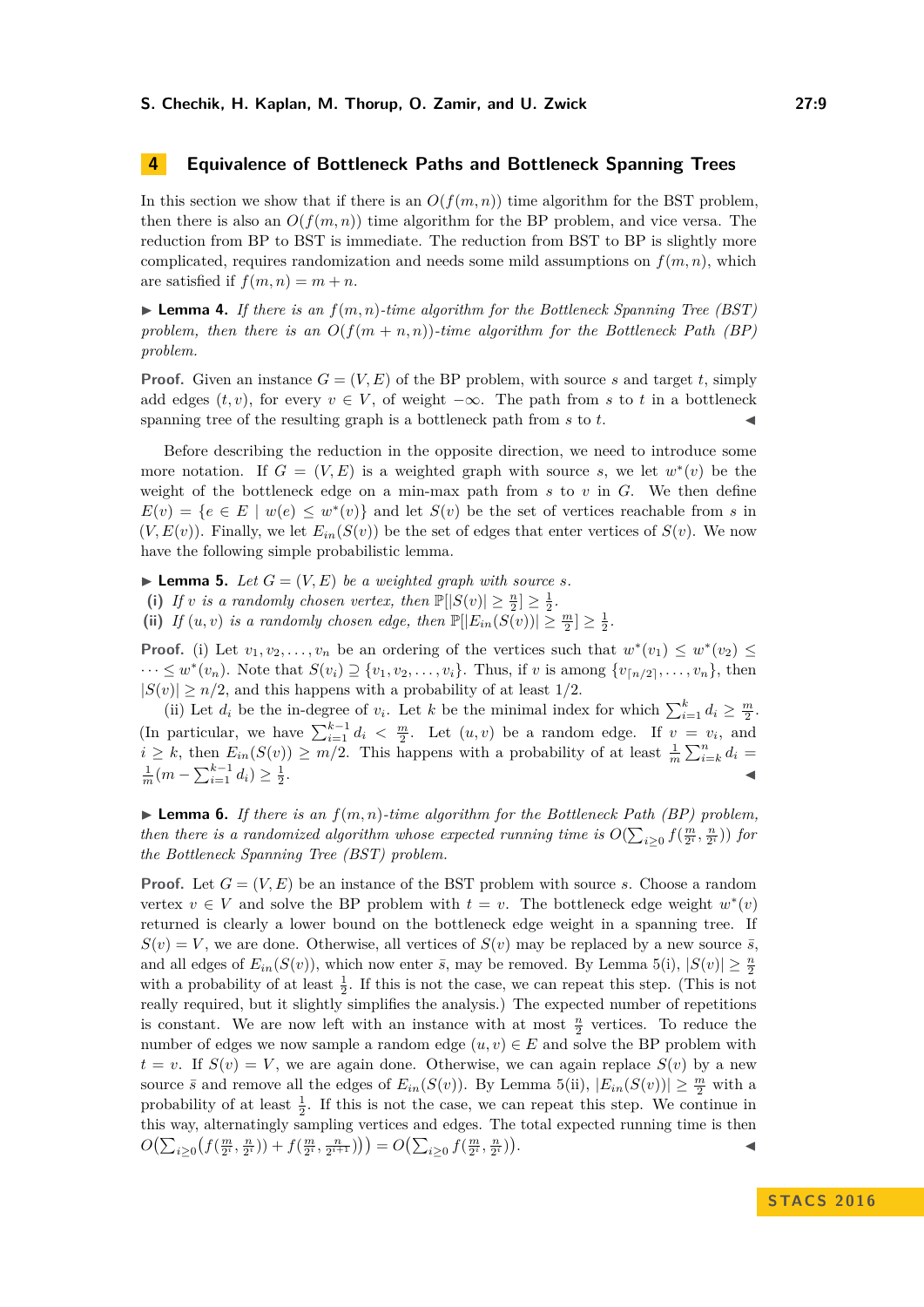#### **27:10 Bottleneck Paths and Trees and Deterministic Graphical Games**

If we are only interested in a time bound in terms of *m*, we can do only edge sampling steps. The running time is then  $O(\sum_{i\geq 0} f(\frac{m}{2^i}))$ . If  $\frac{f(m)}{m}$  is monotone non-decreasing, the resulting running time is  $O(f(m))$ .

## <span id="page-9-1"></span>**5 Bottleneck Paths and Trees in the Word-RAM Model**

On the word-RAM with word length  $w > \log n$ , we can use a constant number of levels of *fusion nodes* (Fredman and Willard [\[14\]](#page-12-21)) to split the *m* edge weights into  $k = \log n$ sets  $E_1, E_2, \ldots, E_k$  of size  $O(m/\log n)$  such that the weights of all edges in  $E_i$  are smaller than the weights of all edges in  $E_{i+1}$ , for  $i = 1, \ldots, k-1$ . This requires only  $O(m)$  time. Using  $O(m)$  further time we can use the simple algorithm of Section [2](#page-4-0) to find the subset containing the bottleneck weight. We can afford to completely sort this subset using a standard comparison-base algorithm, as this takes only  $O((m/\log n)\log n) = O(m)$  time. As the relevant edge weights are now sorted, we can use the algorithm of Section [2](#page-4-0) again to completely solve the problem, using only  $O(m)$  additional time.

Using a word-RAM algorithm of Han and Thorup [\[18\]](#page-12-22), we can actually split the edge weights into  $\sqrt{m}$  sets of size  $O(\sqrt{m})$ , again in  $O(m)$  time.

# <span id="page-9-0"></span>**6 An** *O***(***m***)-time Algorithm for Deterministic Graphical Games**

A *Deterministic Graphical Game* (DGG) is composed of directed graph *G* = (*V, E*), a partition  $V = V_0 \cup V_1 \cup T$ , an initial vertex  $s \in V_0 \cup V_1$  and a payoff function  $p: T \to \mathbb{R}$ . For the exact definition refer to the Introduction and Section [1.2.](#page-3-0) We begin with the following folklore lemma which is also used in Andersson et al. [\[1\]](#page-11-0).

<span id="page-9-2"></span>**Example 7.** Let  $G = (V, E)$  be a DGG with a unique target t of payoff 1. Let  $W_1$  be the *set of vertices of value* 1*,*  $E_1 = \{(u, v) \in E \mid v \in W_1\}$  and  $m_1 = |E_1|$ . Then, there is a *deterministic algorithm with running time*  $O(m_1)$  *for computing*  $W_1$  *and for constructing a strategy for player* 1 *that ensures value* 1 *from all the vertices of W*1*. The set of vertices*  $W_0 = V \setminus W_1$  *of value* 0 *and an optimal strategy for player* 0 *from all vertices can be found, if required, in O*(*n*) *additional time.*

**Proof.** We use a backward search from *t* to find all the vertices in *G* whose value is 1. The value of all the remaining vertices is 0. Let  $W_1 \leftarrow \{t\}$  and  $A \leftarrow \{t\}$ . While A is not empty, extract a vertex  $v \in A$ . For every incoming edge  $(u, v) \in E$ , do the following. If  $u \in V_1$ , or  $(u, v)$  is the last remaining outgoing edge of *u*, then add *u* to  $W_1$  and *A* and set  $\pi(u) \leftarrow v$ . Otherwise, simply remove  $(u, v)$  from the graph. We refer to handling such an incoming edge  $(u, v)$  as a *basic step*. When the algorithm terminates,  $W_1$  is the set of all vertices of value 1. The running time of the algorithm is  $O(m_1)$  as each incoming edge of a vertex of  $W_1$  is examined exactly once. The strategy that from each vertex  $u \in V_1 \cap W_1$  chooses the edge  $(u, \pi(u))$  is an optimal strategy for player 1. (The choice at vertices of  $V_1 \setminus W_1$  may be arbitrary.) The set  $W_0 = V \setminus W_1$  can be computed in  $O(n)$  time. An optimal strategy for player 0 is obtained by choosing for each vertex  $u \in V_0 \cap W_0$  the first remaining outgoing edge of *u*. (There must be at least one such edge and it must lead to a vertex of  $W_0$ .) Constructing such a strategy also requires only  $O(n)$  additional time.

If the terminals  $t_1, t_2, \ldots, t_k$  are given in sorted order, i.e.,  $p(t_1) < p(t_2) < \ldots p(t_k)$ , we can apply the algorithm above repeatedly to find the values of all vertices. To find the set of vertices  $W_k$  of value  $p(t_k)$  we add self-loops to terminals  $t_1, t_2, \ldots, t_{k-1}$  and move them from *T* to either  $V_0$  or  $V_1$ , so that  $t_k$  is the only remaining terminal, and run the algorithm of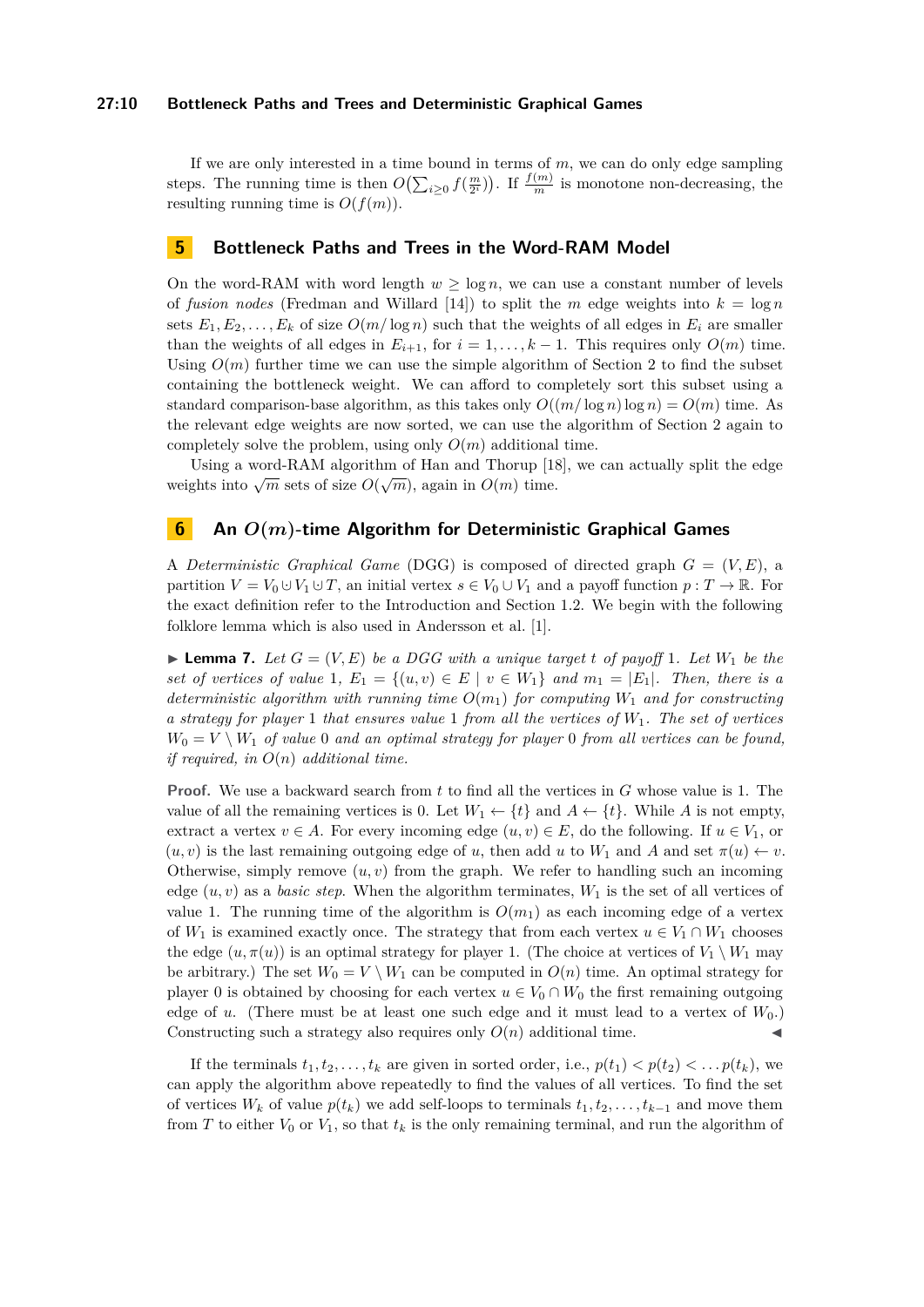Lemma [7.](#page-9-2) We then remove the vertices of  $W_k$  and all their incoming edges, find all vertices whose value is  $p(t_{k-1})$ , and so on. The total running time is  $O(m)$ , as we do not examine again edges that were removed from the graph. If some of the payoffs are negative, we stop when we reach the last positive payoff and then start in a symmetric manner from the smallest negative payoff. The remaining vertices are the vertices of value 0.

If the payoffs of  $t_1, t_2, \ldots, t_k$  are not given to us in sorted order, we can sort them in  $O(k \log k)$  time and then run the linear time algorithm above. The running time is then  $O(m + k \log k)$ . This is the fastest known algorithm for finding the values of *all* vertices.

Andersson et al. [\[1\]](#page-11-0) gave an  $O(m\beta(m, k))$ -time algorithm for finding the value of a specific start vertex *s*. Their algorithm is similar to the algorithm of Gabow and Tarjan [\[16\]](#page-12-2) for the BP and BST problems sketched in Section [2.](#page-4-0) We obtain an improved deterministic  $O(m)$ -time algorithm. The key ingredient in our  $O(m)$ -time algorithm is the following simple lemma.

<span id="page-10-0"></span>▶ **Lemma 8.** *Let*  $G = (V, E)$  *be a DGG such that*  $V = V_0 \cup V_1 \cup T$  *where*  $T = \{t_1, t_2\}$  *and*  $0 < p(t_1) < p(t_2)$ . Let  $W_i$  be the vertices of G whose value is  $p(t_i)$ , let  $E_i = \{(u, v) \in E \mid \mathcal{E}_i\}$  $v \in W_i$ , and  $m_i = |E_i|$ , for  $i = 1, 2$ *. Assume that*  $W_1 \cup W_2 = V$ , *i.e.*, no vertex has value 0*. Then, there is a deterministic algorithm for computing either*  $W_1$  *or*  $W_2$  *in*  $O(\min\{m_1, m_2\})$ *time.*

**Proof.** We run in *parallel* two instances of the algorithm of Lemma [7,](#page-9-2) one on a game obtained by adding a self-loop to  $t_1$ , which is no longer a terminal, and one on a game obtained by adding a self-loop to  $t_2$  and replacing the roles of the two players. The first instance is trying to construct  $W_2$  while the second is trying to construct  $W_1$ . We alternatingly perform basic steps in these two instances. When one of these instances finishes, we stop the other. The running time of the resulting algorithm is clearly  $O(\min\{m_1, m_2\})$ .

Using Lemma [8](#page-10-0) we obtain the main result of this section.

**Figure 1.** Theorem 9. There is a deterministic  $O(m)$ -time algorithm for finding the value and *optimal strategies for both players in a Deterministic Graphical Game (DGG) with a given start vertex.*

**Proof.** Let  $G = (V, E)$  be a DGG, where  $V = V_0 \cup V_1 \cup T$ ,  $s \in V_0 \cup V_1$  is the start vertex, and  $p: T \to \mathbb{R}$  is the payoff function. We begin by describing an algorithm for finding the value of *s*.

We first perform a preprocessing step that determines for each vertex  $u \in V$  whether its value  $val(u)$  is positive, zero, or negative. To find all vertices of positive value, we merge all terminals of positive payoff into a single terminal, give this terminal a payoff of 1, and run the algorithm of Lemma [7.](#page-9-2) Similarly, we can find all vertices with negative values. The remaining vertices have value 0. If  $val(s) = 0$ , we are done. If  $val(s) > 0$ , we can remove from the game all vertices with non-positive value and all edges entering them. Similarly, if  $val(s) < 0$ , we can remove from the game all vertices with non-negative value and all edges entering them. For concreteness, we assume that  $val(s) > 0$ . The case  $val(s) < 0$  is analogous.

Assume therefore that  $G = (V, E)$  is a DGG for which  $val(u) > 0$ , for every  $u \in V$ . with  $|T| = k$ . We assume, for simplicity, that all payoffs are distinct. This assumption can be easily removed. Find the *median* of the payoffs and split the terminal set *T* into two subsets  $T_1$  and  $T_2$  of sizes  $\lfloor k/2 \rfloor$  and  $\lceil k/2 \rceil$  such that for every  $t_1 \in T_1$  and  $t_2 \in T_2$  we have  $p(t_1) < p(t_2)$ . Merge all the terminals in  $T_i$  into a new terminal  $t_i$  with payoff *i*, for  $i = 1, 2$ .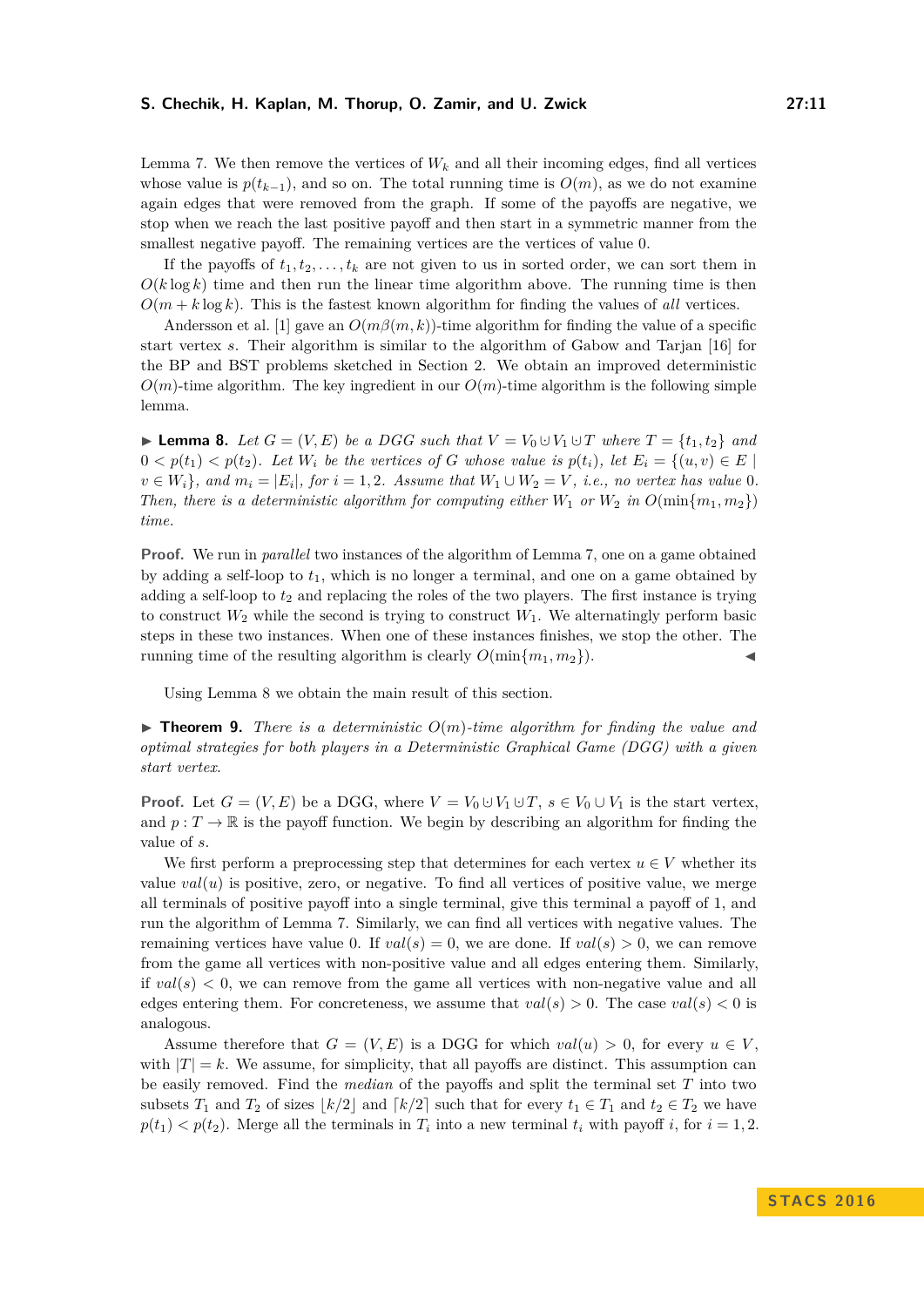#### **27:12 Bottleneck Paths and Trees and Deterministic Graphical Games**

Let  $W_i$  be the set of vertices in the new game whose values are *i*,  $E_i = \{(u, v) \in E \mid v \in W_i\}$ , and  $m_i = |E_i|$ , for  $i = 1, 2$ .

We now run the algorithm of Lemma [8](#page-10-0) and in  $O(\min\{m_1, m_2\})$  time construct either *W*<sub>1</sub> or *W*<sub>2</sub>. If the construction of *W*<sub>1</sub> is complete and  $s \in W_1$ , or the construction of *W*<sub>2</sub> is complete but  $s \notin W_2$ , we know that  $val'(s) = 1$ , otherwise  $val'(s) = 2$ , where  $val'(s)$  is the value of *s* in the new game. If  $val'(s) = 1$ , we construct  $W_2$  and  $E_2$  in  $O(m_2)$  time. (If the construction of  $W_2$  was not complete, we let  $W_2 \leftarrow V \setminus W_1$  and then compute  $E_2$ .) We can now remove all edges of  $E_2$  and all terminals of  $T_2$  from the original game  $G$  without changing *val*(*s*). Similarly, if  $val'(s) = 2$ , we construct  $W_1$  and  $E_1$  in  $O(m_1)$  time and remove all edges of  $E_1$  and all terminals of  $T_1$  from  $G$ . In both cases, in  $O(m' + k')$  time we removed  $m'$  edges and  $k'$  terminals from the game.

We repeat the process until we are left with only one terminal whose payoff is then the value of *s*. As the running time of each iteration is proportional to the number of edges and terminals removed from the graph, the total running time of the algorithm is  $O(m + k) = O(m)$ .

Once *val*(*s*) is known, it is easy to find optimal strategies for both players from *s*. To find an optimal strategy for player 1, we merge all terminals with payoffs at least *val*(*s*) into a new terminal. To all terminals with payoffs less than *val*(*s*) we add a self-loop, so that they are not terminals any longer. An optimal strategy for player 1 from *s* in this new game, which can be found in  $O(m)$  time using the algorithm of Lemma [7,](#page-9-2) is also an optimal strategy for player 1 in the original game. An optimal strategy for player 0 from *s* can be found in a similar manner.

# <span id="page-11-5"></span>**7 Concluding Remarks and Open Problems**

We presented an improved randomized algorithm for the Bottleneck Path (BP) and Bottleneck Spanning Tree (BST) problems with an expected running time of  $O(m\beta(m,n))$  and a deterministic  $O(m)$ -time algorithm for solving a Deterministic Graphical Game (DGG) with a given start vertex. Many open questions remain. Is there an  $O(m)$ -time algorithm for the BP and BST problems? Is there a deterministic  $O(m\beta(m,n))$ -time algorithm for the BP and BST problems? Can the  $O(m + n \log n)$ -time algorithm for Single-Source Bottleneck Paths (SS-BP) problem be improved? Can the  $O(m + k \log k)$ -time algorithm for finding the values of *all* vertices of a DGG be improved?

## **References**

- <span id="page-11-0"></span>**1** D. Andersson, K.A. Hansen, P.B. Miltersen, and T.B. Sørensen. Deterministic graphical games revisited. *Journal of Logic and Computation*, 22(2):165–178, 2010.
- <span id="page-11-3"></span>**2** H. Björklund, S. Sandberg, and S. Vorobyov. Memoryless determinacy of parity and mean payoff games: a simple proof. *Theoretical Computer Science*, 310(1-3):365–378, 2004.
- <span id="page-11-4"></span>**3** H. Björklund and S. Vorobyov. Combinatorial structure and randomized subexponential algorithms for infinite games. *Theoretical Computer Science*, 349(3):347–360, 2005.
- <span id="page-11-6"></span>**4** M. Blum, R.W. Floyd, V. Pratt, R.L. Rivest, and R.E. Tarjan. Time bounds for selection. *Journal of Computer and System Sciences*, 7(4):448–461, 1973.
- <span id="page-11-1"></span>**5** P.M. Camerini. The min-max spanning tree problem and some extensions. *Information Processing Letters*, 7(1):10–14, 1978. [doi:10.1016/0020-0190\(78\)90030-3](http://dx.doi.org/10.1016/0020-0190(78)90030-3).
- <span id="page-11-2"></span>**6** B. Chazelle. A minimum spanning tree algorithm with inverse-Ackermann type complexity. *Journal of the ACM*, 47(6):1028–1047, 2000.